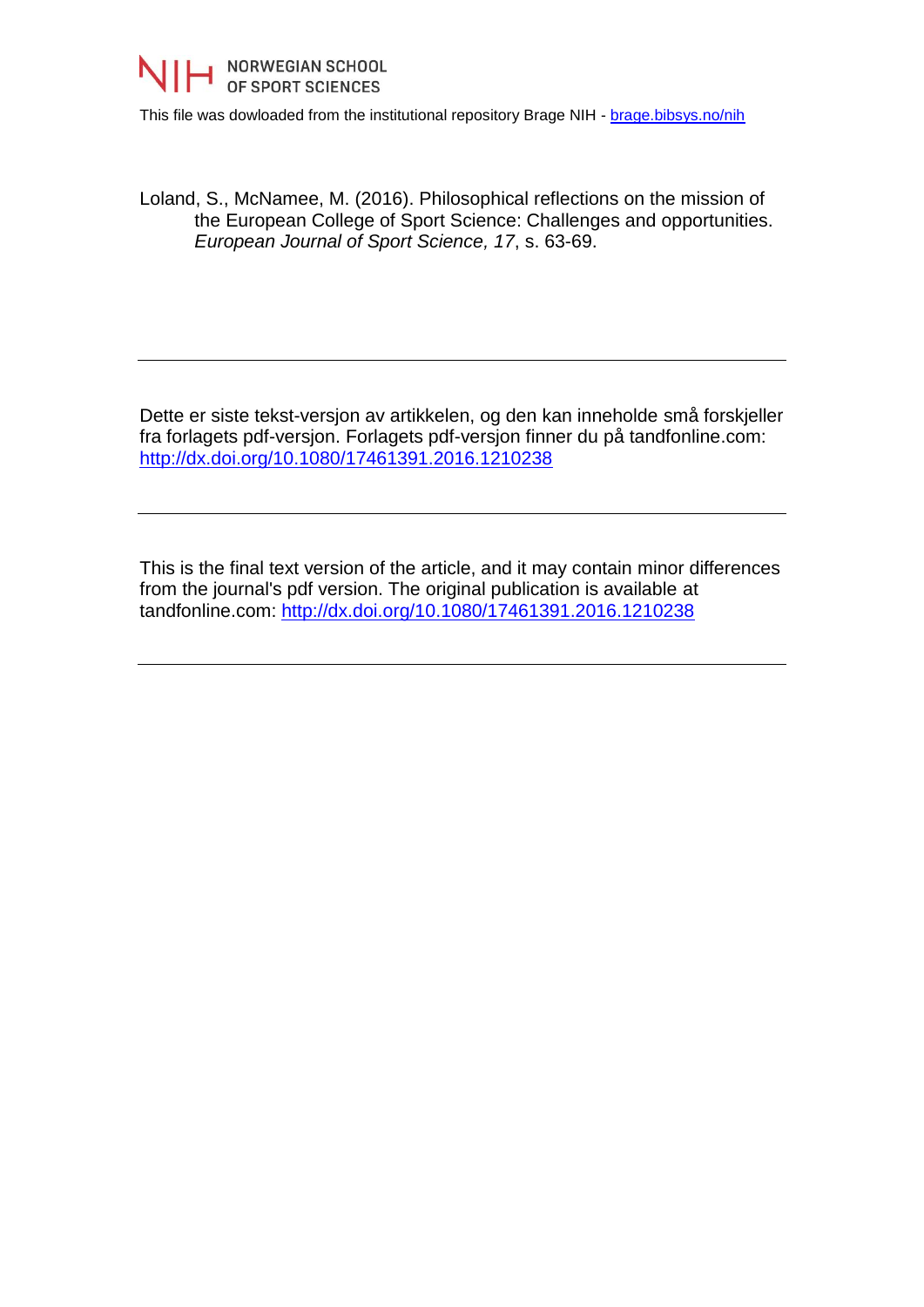### **On the mission of the European College of Sport Science (ECSS): philosophical reflections upon scientific challenges and opportunities**

Prof S. Loland, Dept of Social Sciences and Humanities, Norwegian University of Sport and Exercise Sciences, Oslo

Prof M. J. McNamee, College of Engineering, Swansea University, UK

### Abstract

This article is a critical philosophical commentary on the rise of European sport science under the aegis and mission of the European College of Sport Science (ECSS). We show how differences in nomenclature identifying the field (such as Sport Science, Sport and Exercise Sciences, Kinesiology) reflect particular assumptions about the nature and methods of science, and hierarchies among them. We sketch the epistemological contours of three paradigms that are constitutive of sport science under the original mission of the ECSS: mechanistic, hermeneutic and critical. We then discuss from a philosophical perspective the possibilities and challenges of multidisciplinary, interdisciplinary and integrative approaches. We conclude with a plea for paradigmatic tolerance and recognition of the need for epistemically relevant criteria to be used in the evaluation of alternative scientific approaches in sports.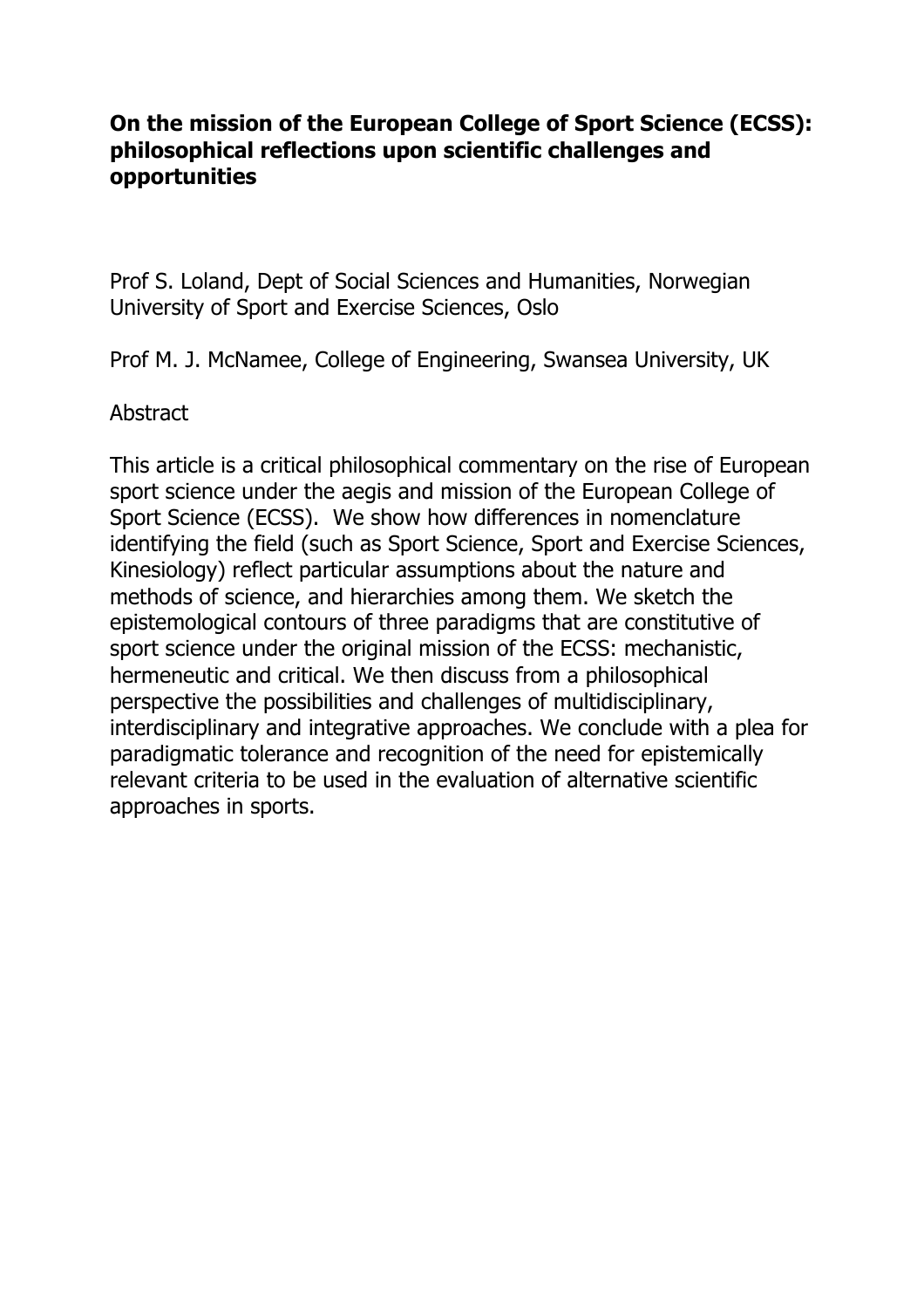### **On the mission of the European College of Sport Science (ECSS): philosophical reflections upon scientific challenges and opportunities**

### **Contextualisation of the development of sport science as a scientific field**

Sport occupies a significant role in modern society. In most European countries, voluntary sport clubs enjoy mass participation, particularly among children and youths. In physical education (PE) classes in schools, students are introduced to a variety of sports, exercise and training forms in a pedagogical setting. Significant proportions of the adult European population report to train and exercise regularly. The sport industry represents a considerable economic force in society. Elite sport is among the most lucrative products on the international entertainment market.',<sup>ii</sup>

Traditionally, competence in the sport and PE field has been based on experience and best practice-models, often dominated by tradition. Since the early 1970s, however, an increased awareness of educational, health and social benefits of sport and PE has led to an emphasis on research and evidence-based practice (e.g. Renson 1989, Strong et al 2005). The study of sport has developed into a professional academic field generically referred to in Europe as 'sport science'.

Part of the development has been a steady rise in the number of sport science societies and journals. Most societies and journals have a specialized focus and build on one or a relatively small number of closely related scientific disciplines. Some however have the ambition to cover broader fields of the sport science field. European College of Sport Science (ECSS), funded in 1995, and its main publication European Journal of Sport Science (EJSS), belongs to this latter category and was created with aims specifically focused on the promotion and dissemination of knowledge of sport not only in disciplinary depth, but also in multi- and inter-disciplinary width.

The first part of the ECSS mission statement reads as follows:

The purpose of the European College of Sport Science (ECSS) is the promotion of Sport Science in an international, multi-cultural, multidisciplinary, as well as interdisciplinary context. ECSS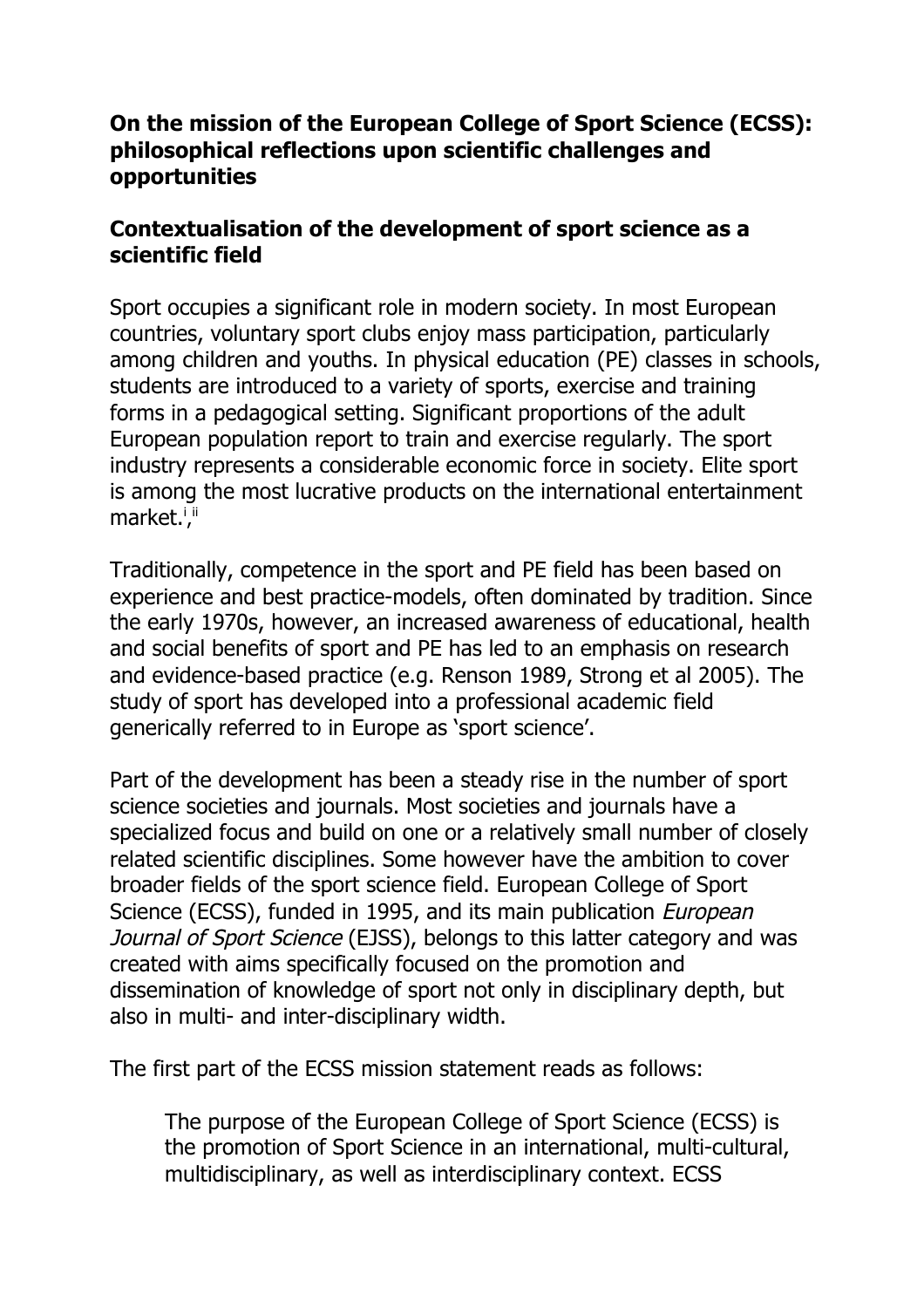recognizes that scientific excellence in Sport Science is based on disciplinary competence embedded in the understanding that its essence lies in its multi- and interdisciplinary character. ECSS regards Sport Science as the integrator of knowledge of human movement as seen by natural sciences, medicine, social sciences, and the humanities.<sup>iii</sup>

This is a lofty ambition. In what follows, we reflect upon some epistemological challenges that have arisen in the development of sport sciences and in the attempt to realize the ECSS mission. How, if at all, can sport research meet the quest for integrated sport science with multi- and interdisciplinary perspectives? And what is the current status and challenges of sport science and the ECSS in this respect?

# **Terminology and epistemology**

A first reflection on the field arises from the terminology used to designate the field. While some may argue about nomenclature merely being playing with words, a more critical analysis reveals deeper epistemological and ideological issues. Thus for example, the use of singular (science) and plural (sciences) is a deeply contested philosophical affair (McFee, 2009; McNamee, 2005; Parry, 2005) drawing on conceptions of the unity of science and scientific methods. While European scientists have used the word "science", many individual words in different languages operate with a conception similar to the German "Wissenschaft", which denotes a diversity of forms of systematic approaches to knowledge generation.

Two points are worth making here. The first is the use of the singular (ie in English "science", just as in German: "Wissenschaft") as opposed, say, to the UK that uses plural "sciences" to recognize differences in methodological approaches. Secondly, the "Wissenschaft" tradition (if we may call it that) privileges no particular methods or methodologies, whereas in the Anglo American tradition of science there are clear hierarchies. Thus the labels "hard" (experimental) science versus "soft" (social sciences and some humanities subjects, or human sciences that are theoretically driven and interpretive) have been widely used for a long time, by those more or less critical of the normative implications of these labels.

Only in apparent contrast, does the North American Academy (of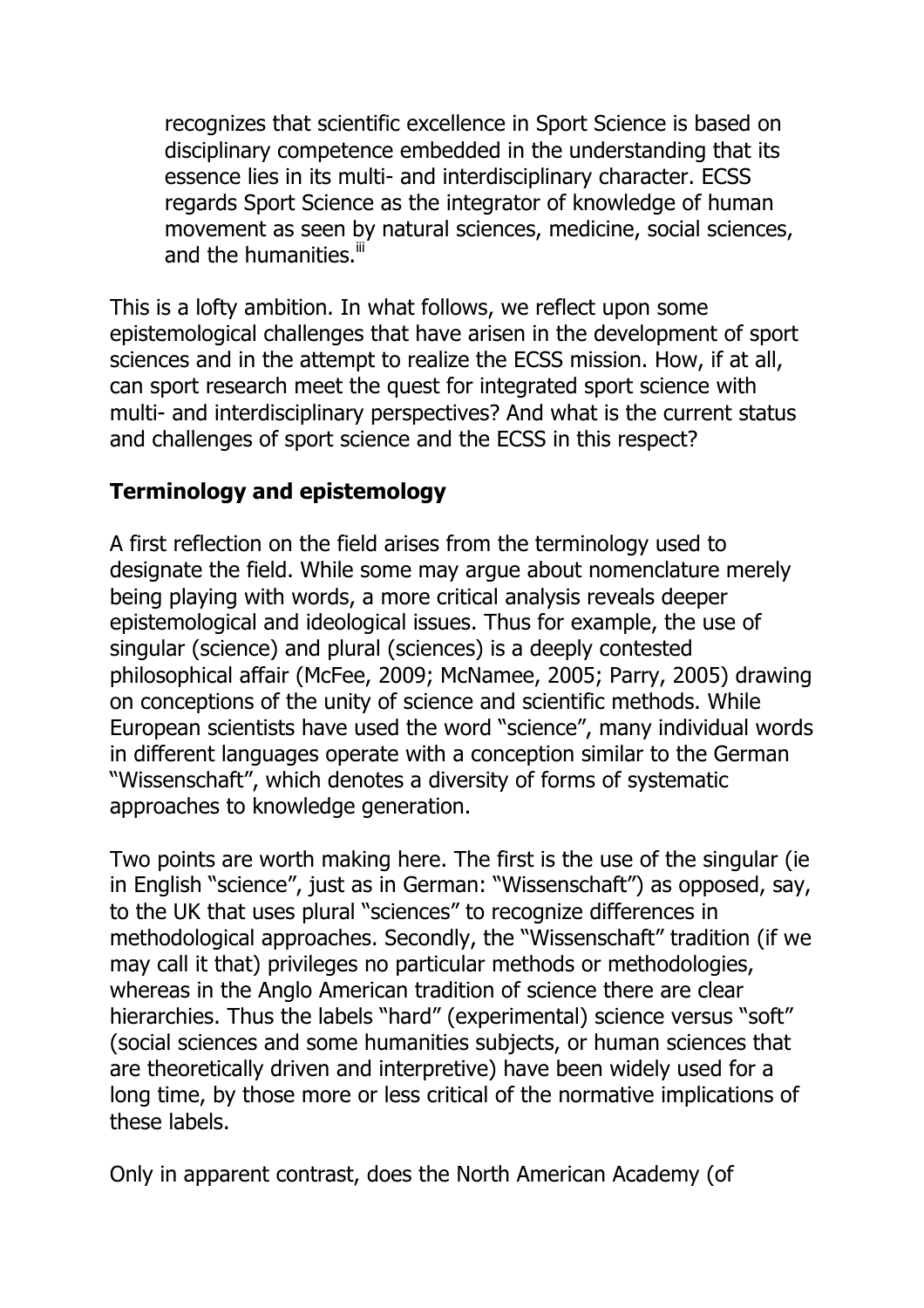Kinesiology and Physical Education?) opt for the label "Kinesiology" (loosely translated from the Greek as the science of movement). But this labeling was the produce of intense scholarly and professional disputes in the 1980s (Renson 1989, Locke 1990, Maguire 1991, Newell 1990, Siedentop 1990, Slowikowski and Newell 1990). It was widely perceived by social scientists, humanities scholars and pedagogues, to privilege the "hard" sciences – typically anatomy, biochemistry, biomechanics, physiology and some branches of psychology, ably supported and shaped by statistics and statisticians. One positive aspect of this move to kinesiology was the avoidance of at least the singular plural tension since kinesiology made no assumptions about the unity of method applied to sports (McNamee, 2005). It left untouched however many of the deep ideological and philosophical tensions regarding the nature and methods of scientific enquiry and their hierarchies. In what follows, we will systematically discuss these tensions.

# **Paradigms in sport science**

In sporting participation and performance, meaning is generated and interpreted primarily via individual and collective embodied postures and movements. By and large sport requires extensive bodily movement and challenges a variety of human movement abilities and skills. Hence, a central focus in sport science is the precise description, explanation and understanding of individual and collective human movement, and its many contexts and associated phenomena (such as organizations, institutions, rituals, emotions, and so forth).

The study of sport is based on several research approaches or what is often referred to as paradigmatic approaches. Before looking closer into these it will be useful to specify the meaning of what many find to be a slippery term: 'paradigm' (McFee, 2009; McNamee, 2005). Certainly, when cited in research methods courses and texts the word "paradigm" coined by the physicist and philosopher of science Thomas Kuhn. His seminal book The structure of scientific revolutions (1962) gave rise to the idea that the notion of scientists reading off nature, gathering data that were commensurate and progressively closer to the truth was a convenient myth. Only after the fame and use of the book and its central term developed apace, was it noted that Kuhn seemed to use the concept with less than fixed meaning<sup>iv</sup>. Nevertheless, one cannot simply ignore a term of art because of its conceptual vagueness, and the concept still has heuristic value in understanding the assumptions,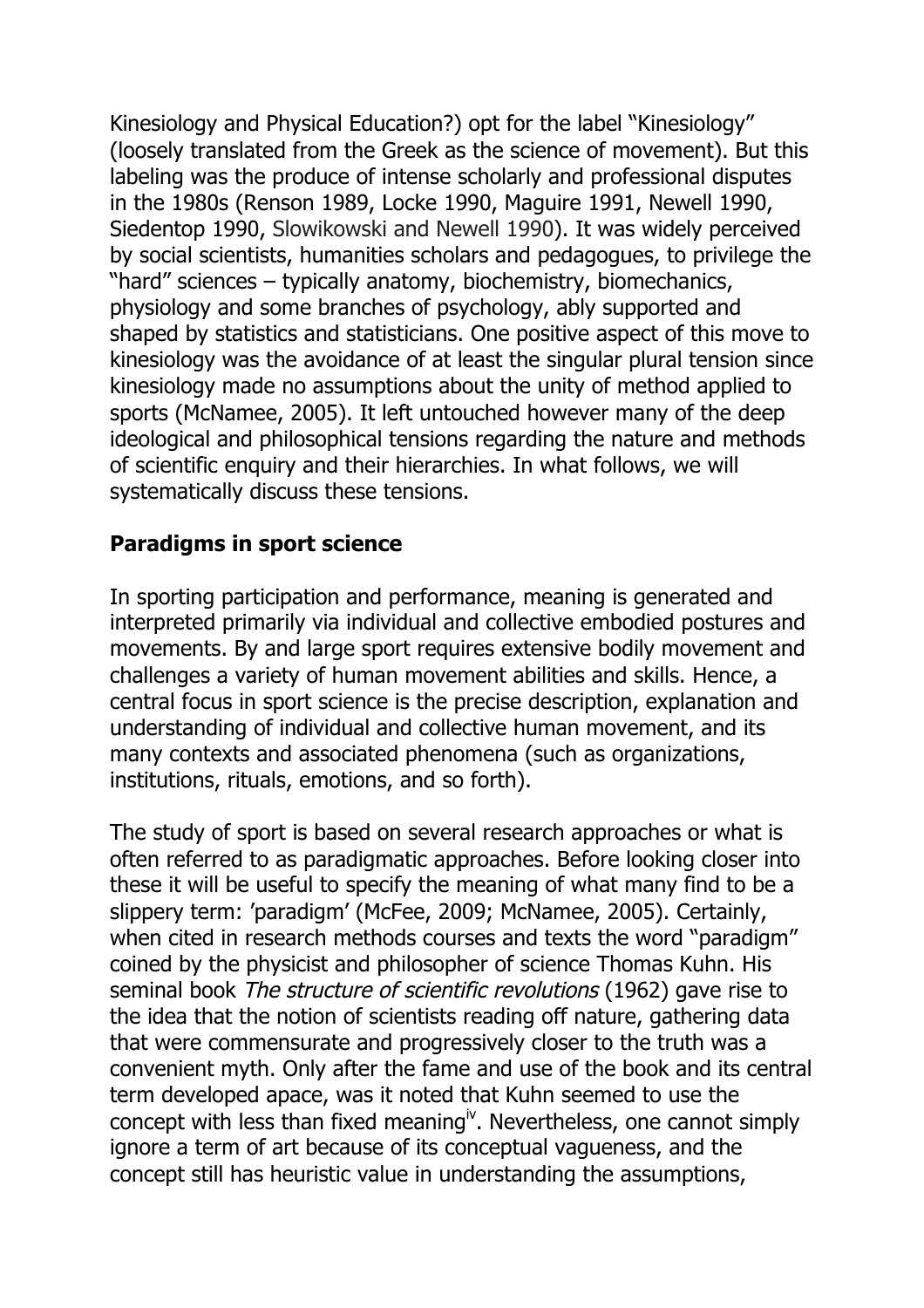commitments and day to day workings of scientific communities.

Here, we shall use the term paradigm in a loose sense, following Kuhn's own later specification, as "embracing all the shared commitments of a scientific group" (1977, 294). More specifically, 'paradigm' will refer to the basic epistemological and methodological premises underlying a scientific approach, that is, the premises giving researchers the ideal ways of posing research questions, conducting research and explaining their findings.

What are the relevant paradigms in the study of sport and how can they meet the ECSS mission of an integrated sport science offering deep and comprehensive knowledge based on multi- and interdisciplinary perspectives?

### The mechanistic paradigm: quest for causal explanation

A dominant approach in the study of human movement is that of the natural sciences: anatomy, physiology, physics, and (Western) medicine. In his overview of the basic traditions of Western science, von Wright (1971) refers to natural science as based on the Cartesian tradition. Simplistically speaking, the ideal is analysis, preferably in quantitative terms, with the aim to find mechanistic explanations (German: Erklärung) and then utilizing potential for predictions and intervention. The research process is characterized by a strict hypothetic-deductive structure. More specifically, the body and its movements are understood as systems of cause and effect-relationships. Let us call this the mechanistic paradigm.

In the study of the sporting body, the mechanistic paradigm has proved powerful. It provides insights into seemingly ever-deeper basic causal relationships between exercise, performance, and health and are standard elements in most sport science curricula. It serves too to predict outcomes of exercise and sport participation, it enables accurate measurement and comparison with pre- and post-research interventions, and has more or less (though not always uniform or uncontestedly) applications both when it comes to the development of performance and to health promotion and injury prevention and rehabilitation.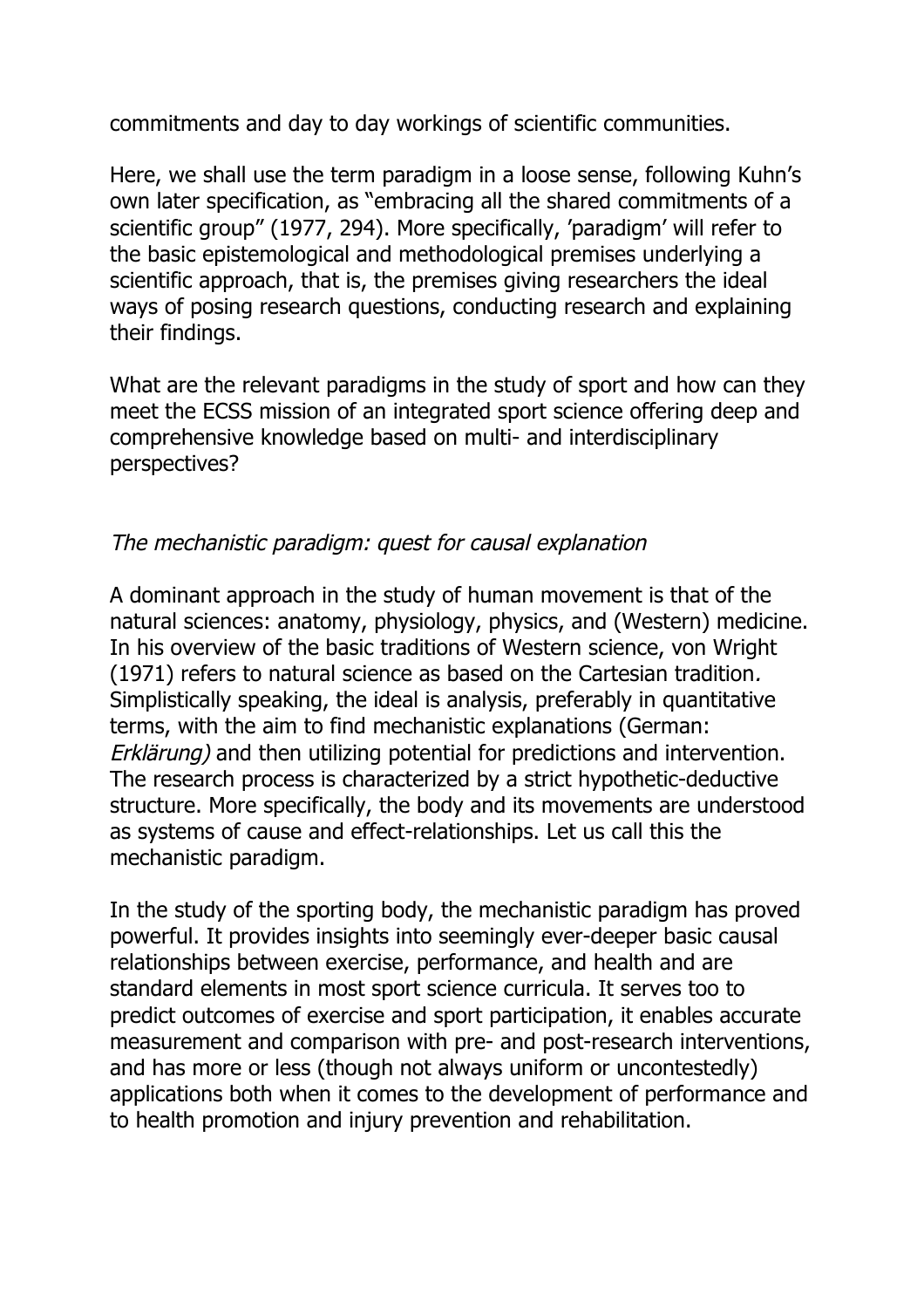The ideal of mechanistic explanations has influenced social science as well. In sport psychology for instance work is done to understand connections between mental states such as performance anxiety and physiological reaction patterns. Moreover, mechanistic approaches have had impact on the didactics of learning and development in sport. For instance, with background in biomechanical analysis coaches' and athletes' attention is given to particular parts of the body and their movements; the knee lift in running, the high elbow in swimming, the rhythmic transition of the point of gravity in alpine skiing.

In spite of its many merits, however, the mechanistic paradigm has clear limitations. On the one hand, in the biology and the study of motor learning functionalist explanation and dynamic system approaches extend, wherever possible, clear-cut cause-effect explanations (Moreno and Mossio 2015, Davids et al 2003). On the other hand, quantitative descriptions and causal explanations of movement tell us little about the nature of sport as a social or cultural practice; its history, its perceived meaning and value to individuals and collectives; its socio-cultural significance and potential (Maguire, 1991). These are crucially important issues for the understanding of role of sport in human life and in society. In PE and mass sport, experience of meaning and value is decisive in learning and continued activity. In the execution of complex movement techniques, successful performances seem to be experienced as holistic Gestalts in which traditional distinctions between the body, the mind, and the environment merge into one unified whole (Loland 1992, 2009). From a mechanistic perspective, questions of individual and sociocultural meaning and value do not make sense; their claims cannot be traced unproblematically to, nor indeed reduced to, quantitative descriptions and antecedent causes; nor can their truth claims be unproblematically evaluated.

#### The hermeneutic paradigm: interpretation of meaning

An alternative approach is to move from explaining the moving body as a mechanistic chain of events, or as an adaptive biological system, to interpretation of human intentionality and search for meaning. In the tradition of Edmund Husserl, the perspective is often referred to as a phenomenology (Kerry and Armour 2000).

Generally speaking, a phenomenological approach is directed towards the world as experienced and lived, or the 'life-world' (German: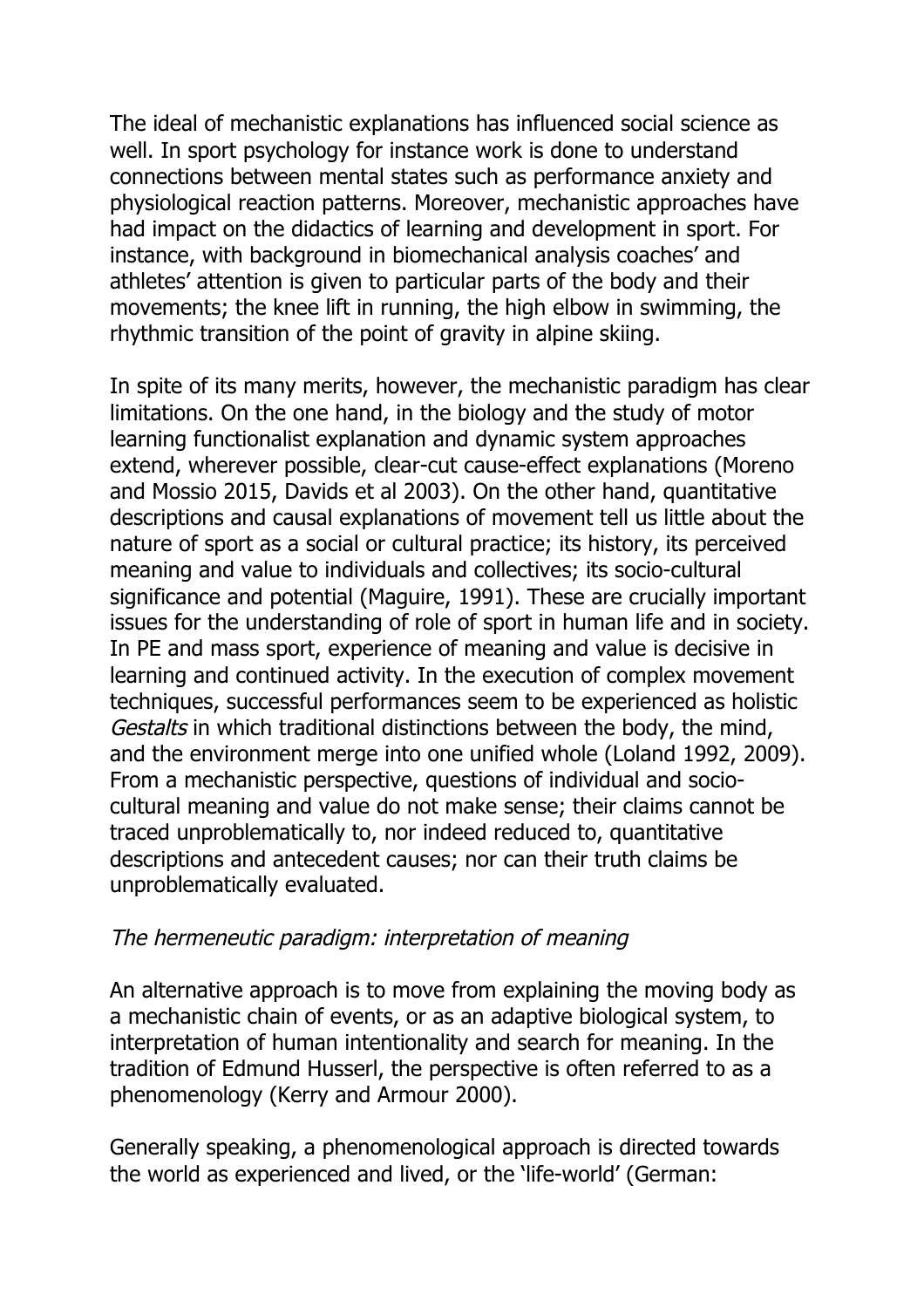Lebenswelt). To the phenomenologist, individuals are typically 'directed' and intentional in their interaction in and with the world. They 'are' their bodies in a fundamental sense. Von Wright (1971) considers the scholarly interpretation of intention and meaning as belonging to the Aristotelian tradition of Western science. The epistemological ideal is not mechanistic explanation (Erklärung) but that of hermeneutic understanding (German: Verstehen).

This can be called the hermeneutic paradigm. Although researchers are united in their view of the significance of interpretation of human intention and the generation of meaning, the paradigm does not reach the level of uniformity that Kuhn had observed in the physical sciences. For instance, a clear methodological contrast between sociological and philosophical phenomenology has recently been argued for in the sport literature (Martinkova and Parry, 2011) that denotes differing methods and assumptions. This more pervasive contextedness of theory and method detracts in some way from the power of scientific proclamations of adherents of the mechanistic paradigm. To the mechanistic sport scientist there is much greater consensus on theoretical and methodological ideals, and thus greater acceptance of the possibility of scientific progress and the capacity to distinguish among the superiority of what are called "research programmes" (Lakatos, 1978).

Hermeneutic premises underlie qualitatively oriented social science and humanities; research within disciplines such as psychology, sociology, anthropology, pedagogy, history, and philosophy. Methodologically, researchers do not look primarily for quantifiable descriptions but work with systematic interpretation of meaning in written sources or through interviews and/or a variety of participant observation techniques. The ideal of the research process is not a clear cut hypothetic-deductive approach but implies a holistic iteration between empirical findings, research methods, and theoretical premises with theory development as part of the research. From a hermeneutic perspective the focus is on the meaning and value (or the lack of it) of sport to the individual, the group, and to society and culture.

An example illustrates the point. Players of a good soccer team or expert dancers may demonstrate extraordinary individual abilities and skills while at the same time having the ability to interact at a deep with their co-players or co-dancers. At the peak of their performance a group of experts moves almost like an organic unity; as one rhythmic, unified,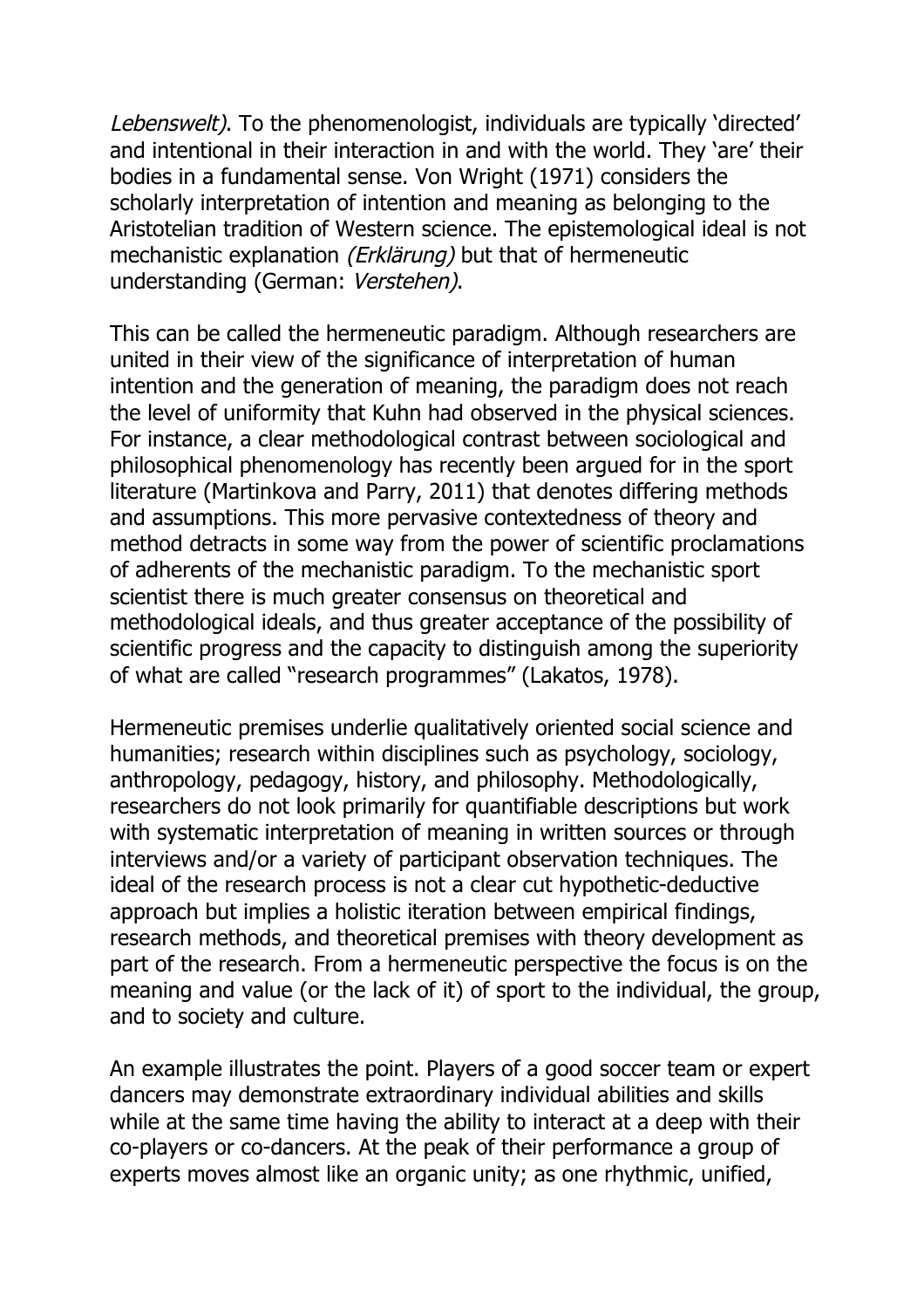whole. The individual experience transcends into a collective experience of the group. Insights and knowledge of these qualities require theoretical and methodological approaches beyond that which is offered by the mechanistic paradigm. One possible approach comes from dynamic systems theory and motor control whereas another is hermeneutics based on the interpretation of 'lived experience' and meaning.

As with the mechanistic paradigm, the hermeneutic paradigm has both a basic and an applied side (Edgar, 2013). The hermeneutic approach offers possibilities for understanding the rise and development of sport in a historical perspective, and the current significance and meanings of sport to the individual and society (Harris, 1981). On the applied side, psychologists may examine what motivates individuals in a given group and in a given society to take part in sport, or how elite athletes can reach their best performance mode (Ryba, Stambulova and Wrisberg, 2005). Sociologists may study the development of body image among young athletes and provide insights into risk factors for distorted images and eating disorders (Dworkin and Messner, 2002; Jones, Glintmeyer and McKenzie, 2005). Similarly, philosophers might examine critically the justification of the doping ban. These studies represent important backgrounds for successful sport practice and policies.

Naturally, there are limitations with the general hermeneutic approach as well. In focusing on the experience of sport, structural aspects of research contexts such as institutional power, may be overlooked. Equally, because of the specificity of interpretation and contexts it can be challenging (and often impossible) to build generalisations or interventions with sufficient confidence or warrant, as is aspired to (or even obligatory) in mechanistic approaches.

### The critical paradigm: examination of relationships of power

Taken together studies within the mechanistic and hermeneutic paradigms provide a fairly comprehensive and complementary knowledge of sport. The discussion above has demonstrated how one and the same movement pattern can be explained mechanistically and understood and contextualized as expression of human intention and search of meaning.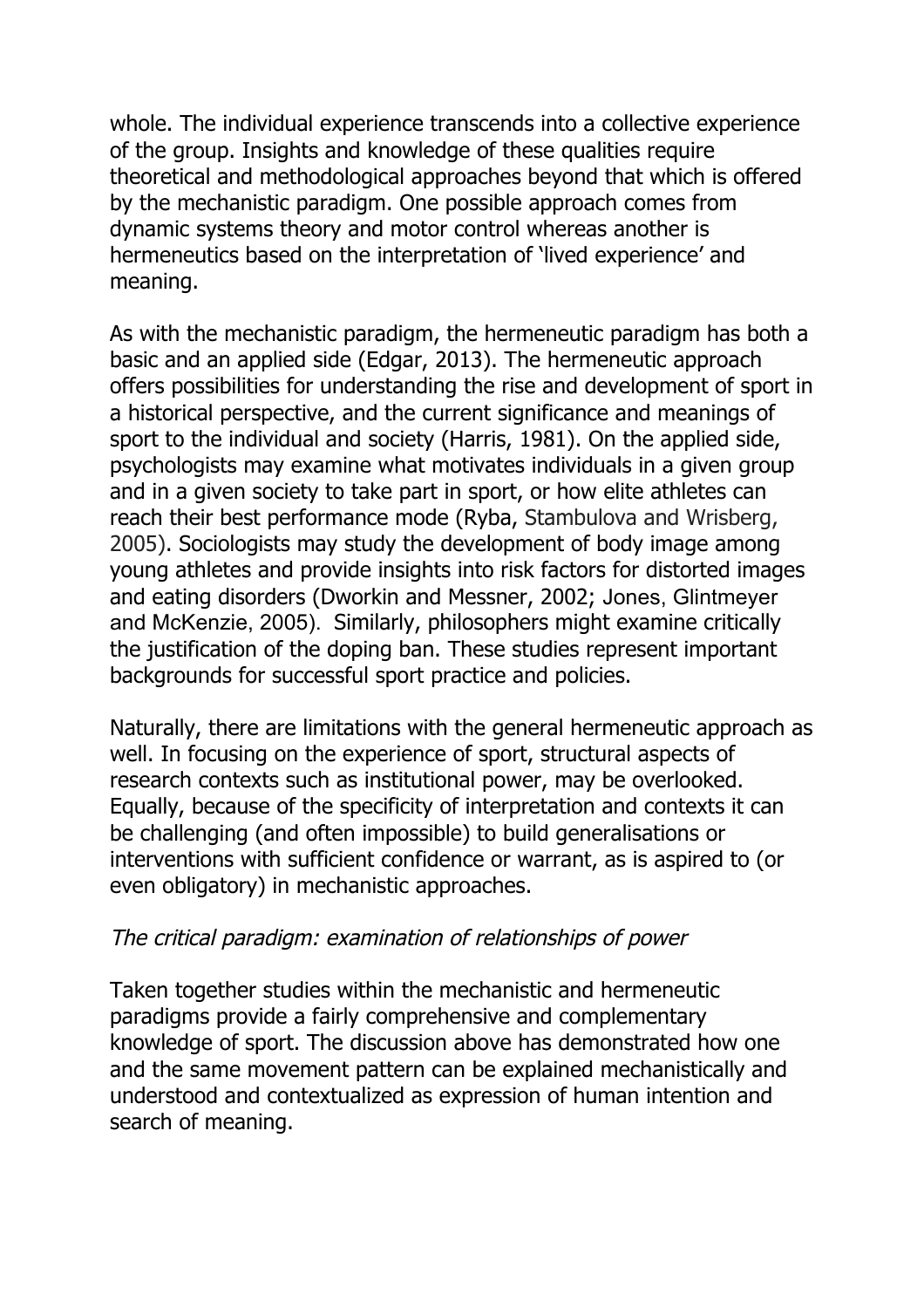Still there are critical questions to be posed that are masked or simply ignored. Human movement patterns do not arise in vacuum but are shaped by the social and cultural ideals of the context in which they find their form (Mauss 1973). A third approach, inspired by critical social science, with feminist and anti-racist research as predominant examples, takes as its premise that sport can only be fully understood by considering the power relations and structures involved in its origins and development. The body and the processes of embodiment are seen as social constructions. Ideas of sport and sporting ideals are shaped by power structures and interests, and these ideas need to be exposed and examined critically. The approach should not really be termed 'paradigm' in the sense of strict sharing of theoretical and methodological premises, but rather in terms of the looser idea of shared commitments of a scientific group. This can be referred to as the critical paradigm.

Speaking in general terms, modern competitive sport was conceived of in  $19<sup>th</sup>$  century England and based on the norms of industrialism and liberalism with emphasis on equality, merit, quantitative performance, progress and records (Guttmann 2004). Sport strengthened the existing normative schemes of the time. PE in schools express the norms and values of educational ideologies of the society of which is it is a part (Mangan 1981). Alternative sportive expressions challenging hegemonic power were repressed and neglected. The development of women's sport can only be fully understood by examining power struggles and opposition against traditional gendered roles.

To a certain extent, the critical paradigm shares theoretical and methodological premises with hermeneutics. Typically, perspectives in the critical approach are inspired by the social sciences and humanities. Feminist research has been a frontrunner in this respect. The critical paradigm however may also include studies within a mechanistic focus. One aspect relates to the very choice of research questions and projects. In the last decades, and as a result of increased awareness and acceptance of gender equality, far more studies in exercise physiology and sport medicine have been published with female subjects. The same phenomena could be observed more globally across sport (Sugden and Tomlinson, 2002), though with less immediacy, regarding issues of ability and disability (dis/abilty) (DePauw and Gavron, 2005) and ethnicity or race (Hylton, 2005).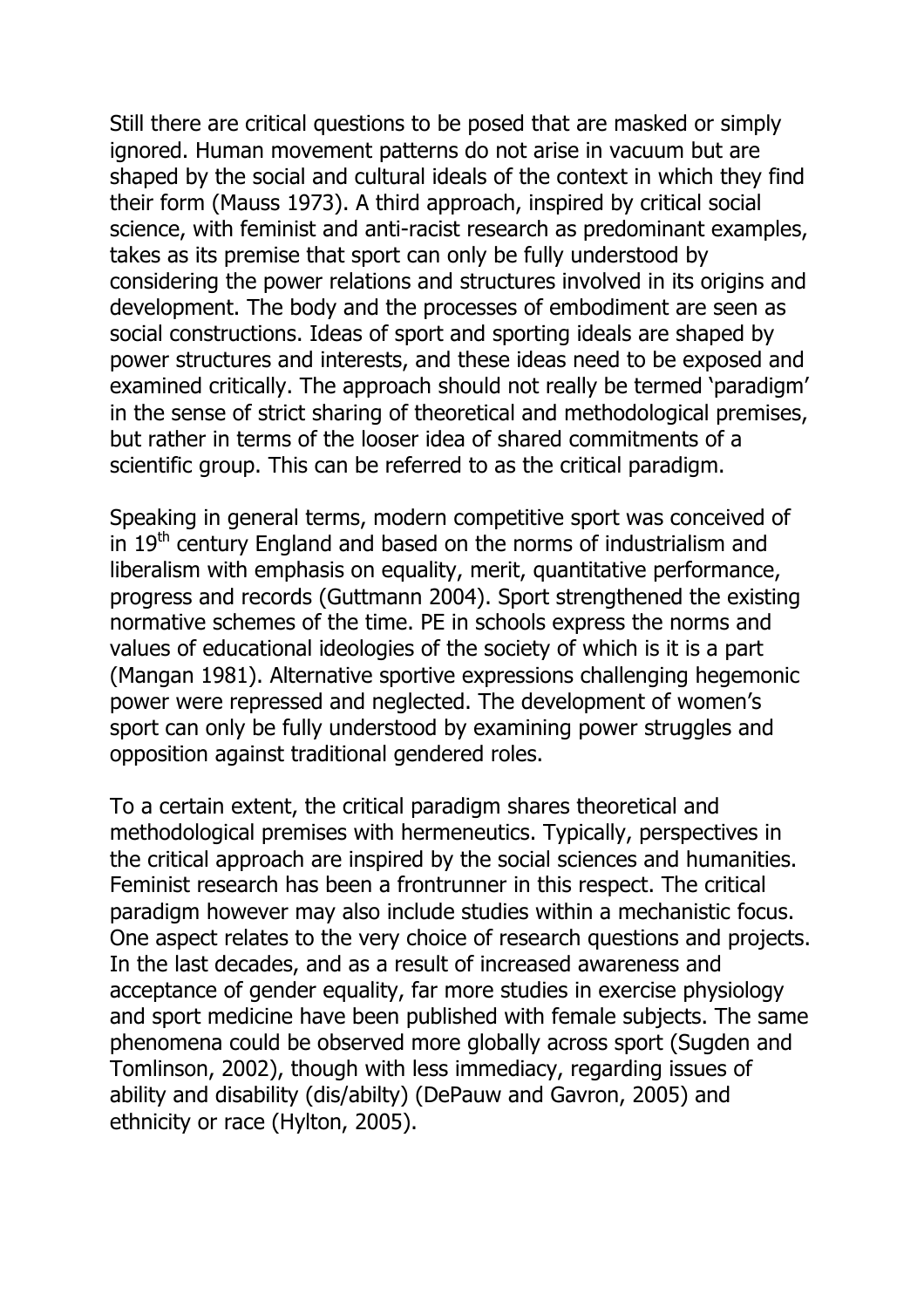In contrast with the mechanistic and hermeneutic paradigms, a critical perspective tends to include less basic and more explicit applied research; it often aims at a combination of knowledge and (political) change. The main goal is the development of research-based knowledge that exposes injustice and repression, and thus initiate social change in terms of increased justice and liberation. On a critical note, the approach is described by detractors as explicitly embodying bias . This refers to the aim which is considered not an open quest for new knowledge or truth but a planned search for knowledge in to support and help realizing what are considered 'political' goals. (McFee, 2009a; 2009b)

## **Realizing the ECSS mission: ideals of integration and multi- and inter-disciplinarity**

In a brief and selective oversight, we have discussed three apparently different paradigmatic approaches in the study of human movement and sport. We return now to the question of whether a critical mass of studies within these paradigms can meet ECSS missions of an integrated sport science with multi- and interdisciplinary perspectives generating knowledge of sport in both depth and breadth.

A mechanistic approach provides precise analyses, causal explanations, and predictions and evaluates interventions based upon them. In hermeneutical and most critical constructivist approaches, researchers build on different premises and focus on inter-subjective interpretation and understanding of human intentionality and meaning. Working within these three paradigms, it seems that researchers have theoretical and methodological possibilities to respond to a wide range of both basic and applied questions related to sport. The ECSS quest for integrated knowledge of sport with multi- and interdisciplinary approaches can, it seems, be met. The question remains as to how, precisely, this can be done.

Based on the discussion of paradigms above, visions of complete interdisciplinarity and full integration of paradigms are hard to comprehend. On Kuhnian grounds, interparadigmatic understanding was thought impossible by definition. We know that there exist approaches in scientific research that build on radically different basic premises: mechanistic explanations of human movement versus understanding of movement in terms of intentionality and meaning. Interdisciplinarity makes sense primarily within, more than between, scientific paradigms.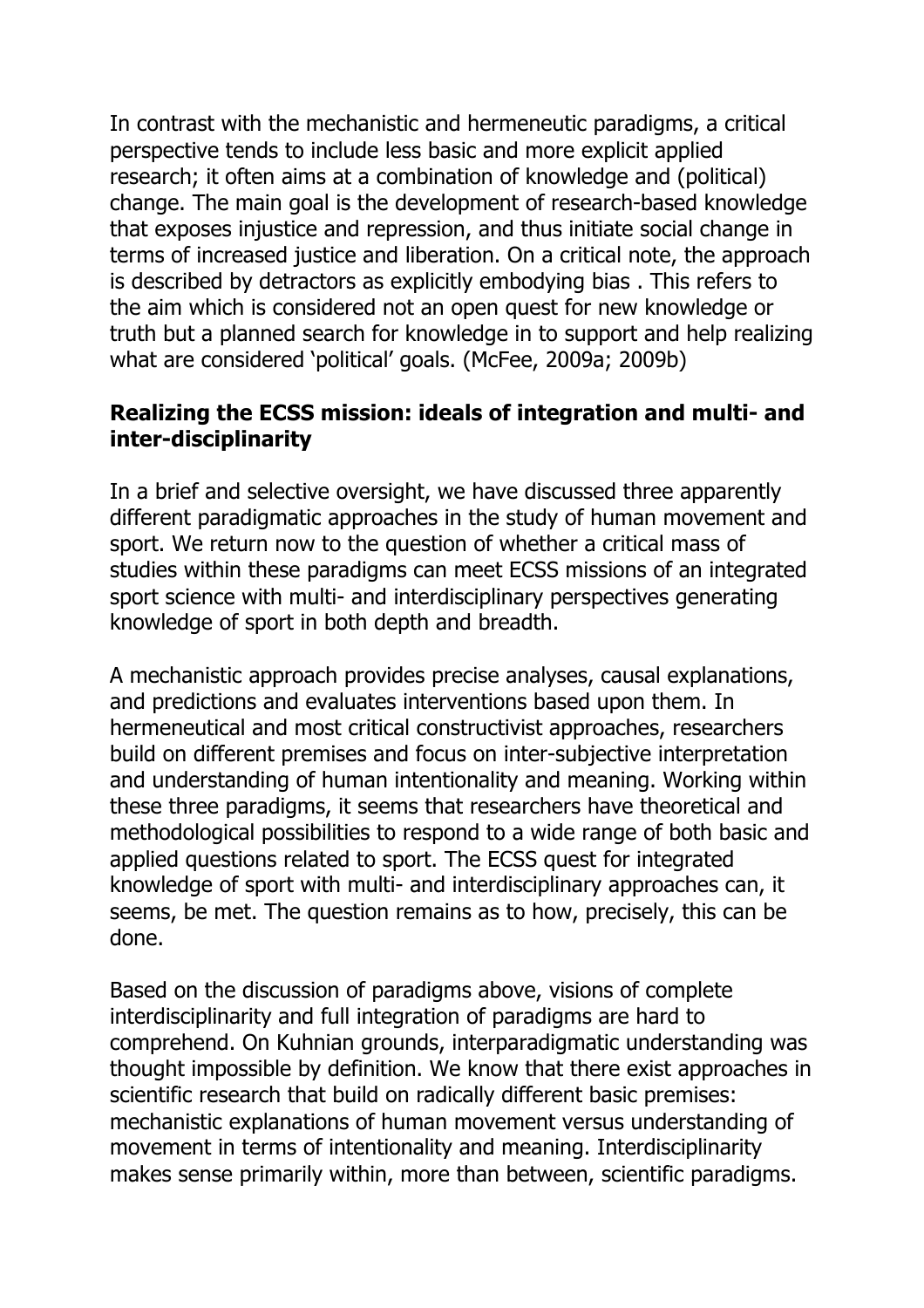Interdisciplinarity is only possible where they sufficiently meet requirements of theoretical and methodological commensurability: key theoretical and methodological concepts are shared and can be easily translated between the disciplines (Boyd 1991). This is a more moderate vision dominated by multidisciplinarity and partial integration of perspective, theory, and technique, rather than interdisciplinarity in a strict sense. Hence, our position would be in support of *conditional* multiand interdisciplinarity (Loland 1992). Let us exemplify.

Hermeneutic and critical approaches seem to connect. Combining individual agency and socio-cultural contextualization seems commensurable and can be fertile ground for understanding both individual experience and socio-cultural contexts and power structures in sport. In a similar vein, the mechanistic paradigm offers rich possibilities for multi- and interdisciplinarity between for instance anatomy, physiology, bio-chemistry, and physics. Biomechanics and motor control and learning are referred to, and rightly so, as integrative perspectives complementing and extending mechanistic explanation with functionalist and dynamic system approaches. Mechanistic and hermeneutic-critical paradigms however cannot be combined in the same way as they build on completely different premises. Key theoretical concepts such as quantifiable mass, gravity, and force make little sense within phenomenological interpretation of human intention, meaning and value, and *vice versa*. Hence, the ideal of interdisciplinarity has its limits.

At this point, a modifying comment is necessary. Our discussion of paradigms and commensurability is based on the current situation of sport research. Kuhn's work demonstrates the dynamic character of science and the changing character of paradigms. Cutting edge research is innovative and often transcends paradigmatic boundaries. For instance, cognitive science combines perspectives from neuro-science, biology, linguistics, anthropology, psychology and philosophy and provide new understandings of the nature of the mind and human consciousness. Our call for conditional interdisciplinarity is not absolute but rather a call for a stance of critical and qualified openness for cross- and interparadigmatic research.

Compared to more traditional, disciplinary environments the sport sciences might actually be in a fortunate position in this respect. To explain and understand the complex phenomenon of sport, integration of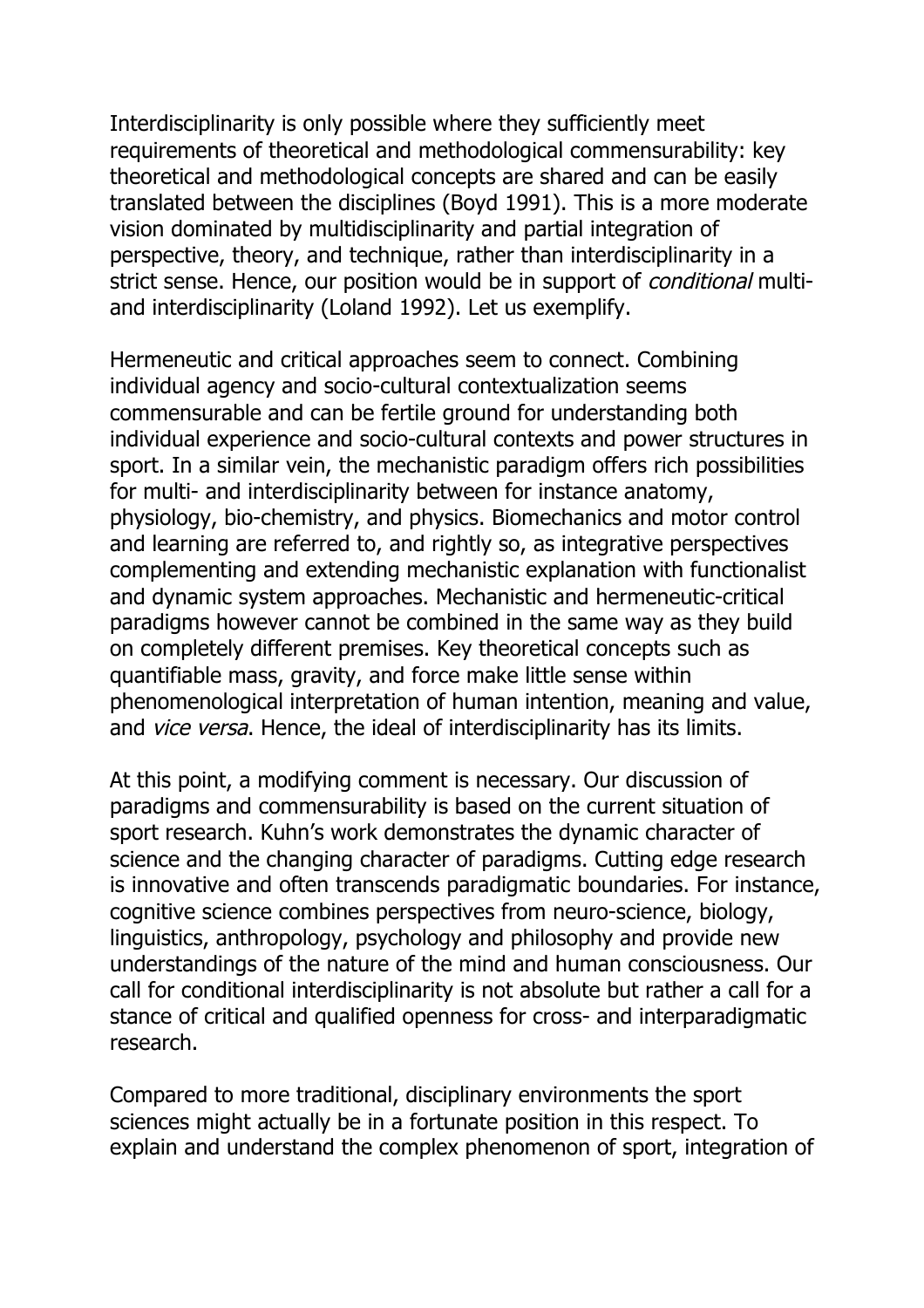scientific perspectives is not just a possibility but, as stated by the ECSS, a mission and an ideal.

## **Realizing the ECSS mission in practice?**

A final, critical question is whether the ECSS mission is realized in current practice. A cursory glance on the profile of the ECSS congresses and the publications in the EJSS is both promising and challenging. The promising part is that all paradigmatic approaches are represented both at conferences and in journal publications. The ECSS had enjoyed considerable growth over the last decades. European sport science seems to be flourishing.

Nevertheless, a challenge remains that can be analysed into (at least) two related aspects. The first aspect is the balance between paradigms. No doubt, the mechanistic approach is the dominant one in terms of volume of research; its visibility is high. This is not unreasonable as, more generally speaking, the volume on mechanistic research from an international perspective clearly outweighs the volume of the two other paradigms. It is alarming, however, if the hermeneutic and critical paradigms are further reduced in significance. This is a direct threat against the ECSS mission of sport science 'as the integrator of knowledge of human movement 'as seen by natural sciences, medicine, social sciences, and the humanities'.

The second aspect of the challenge is related to the first. Acknowledging the integrative character of, for instance, biomechanics and motor control and learning, it can still be argued that the mechanistic approach works on relatively clear and homogeneous theoretical and methodological premises. The hermeneutic and critical paradigms are different when it comes to theoretical and methodological premises. Even if they can be said to meet requirements of commensurability, they are far more diverse, and there are less clear methods by which to evaluate scientific progress. In psychology, for example, there are competing or rival theories on the nature and function of motivation. In sociology, there is no real agreement of the hierarchy of social forces that shape and develop sport in modern societies.

The challenge then is the misunderstanding that a mono-theoretical and stable "paradigm" is superior and more 'true' than a complex, contested, or diverse one. The Aristotelian dictum from Book I in his Nicomachean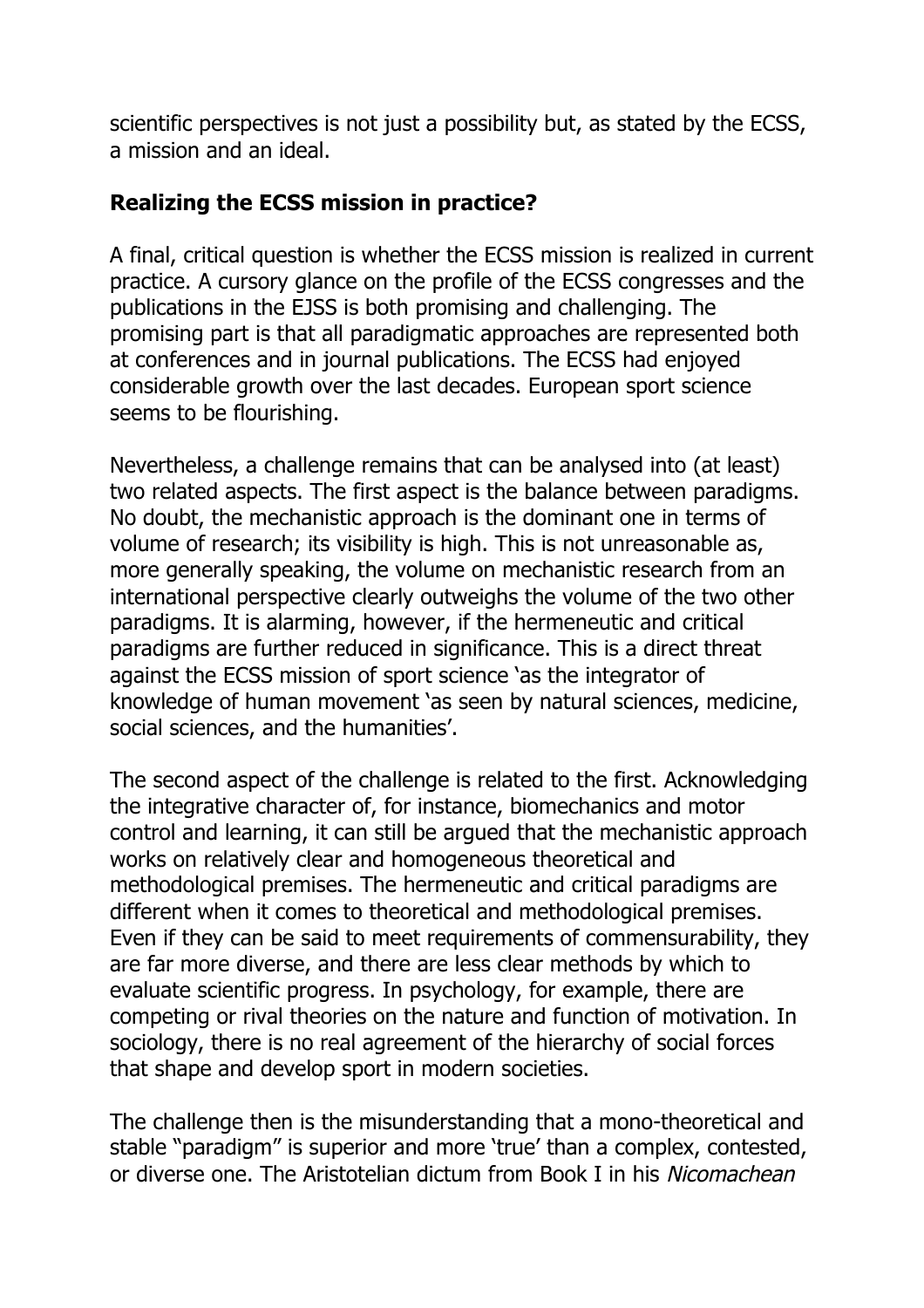Ethics comes to mind: One cannot demand a higher degree of precision from our research than the subject-matter allows. The study of individual and collective intention and generation of meaning cannot, at least not in the current state of social science, be reduced to quantifiable descriptions and causal explanations. Typically, the idea of the superiority of the mechanistic paradigm is the position of naïve positivists, many of whom still believe in the sustaining myth of linear, scientific progress, absolute objectivity, and the absoluteness of the fact: value distinction. To employ Kuhn's original vocabulary, the world of mechanistic science largely displays a coherence we could call "normal" while the critical and hermeneutic paradigms are far less stable<sup>v</sup>. As we have shown the word "paradigm" itself is complex. As should be evident from the argument above, no grand, unified scientific approach can explain all aspects of complex sport phenomena, and therefore demonstrate, in some neutral way, the superiority of one approach to sport science over any other.

The core ideal of research is to develop new, original and relevant knowledge of the phenomenon under study. If performed according to the standards of excellence of the field within which one works, in principle all scholarly approaches are of equal value. The ideal principled position of a sport researcher then is one of paradigmatic awareness, tolerance and respect. Ultimately, scientific hierarchies based on power relations and volume in numbers limit scholarly exploration of sport and the production of knowledge and represent the very counterpoint to the ideals described in the mission statement of the ECSS.

### **Concluding Comments**

In this article we have attempted to place one of the core ideals of the ECSS – that of integrated sport science with multi- and interdisciplinary perspectives under a critical, philosophical microscope so to speak. We have argued that in order to describe accurately, explain and understand the complex phenomena of human individual and collective movement in sport and its contexts and associated phenomena, the ideals of the ECSS mission statement are crucial. Moreover, we have reflected upon three main paradigmatic approaches in this respect and pinpointed the significance of a conditional interdisciplinarity, that is, interdisciplinary research within partially commensurable, paradigmatic frameworks.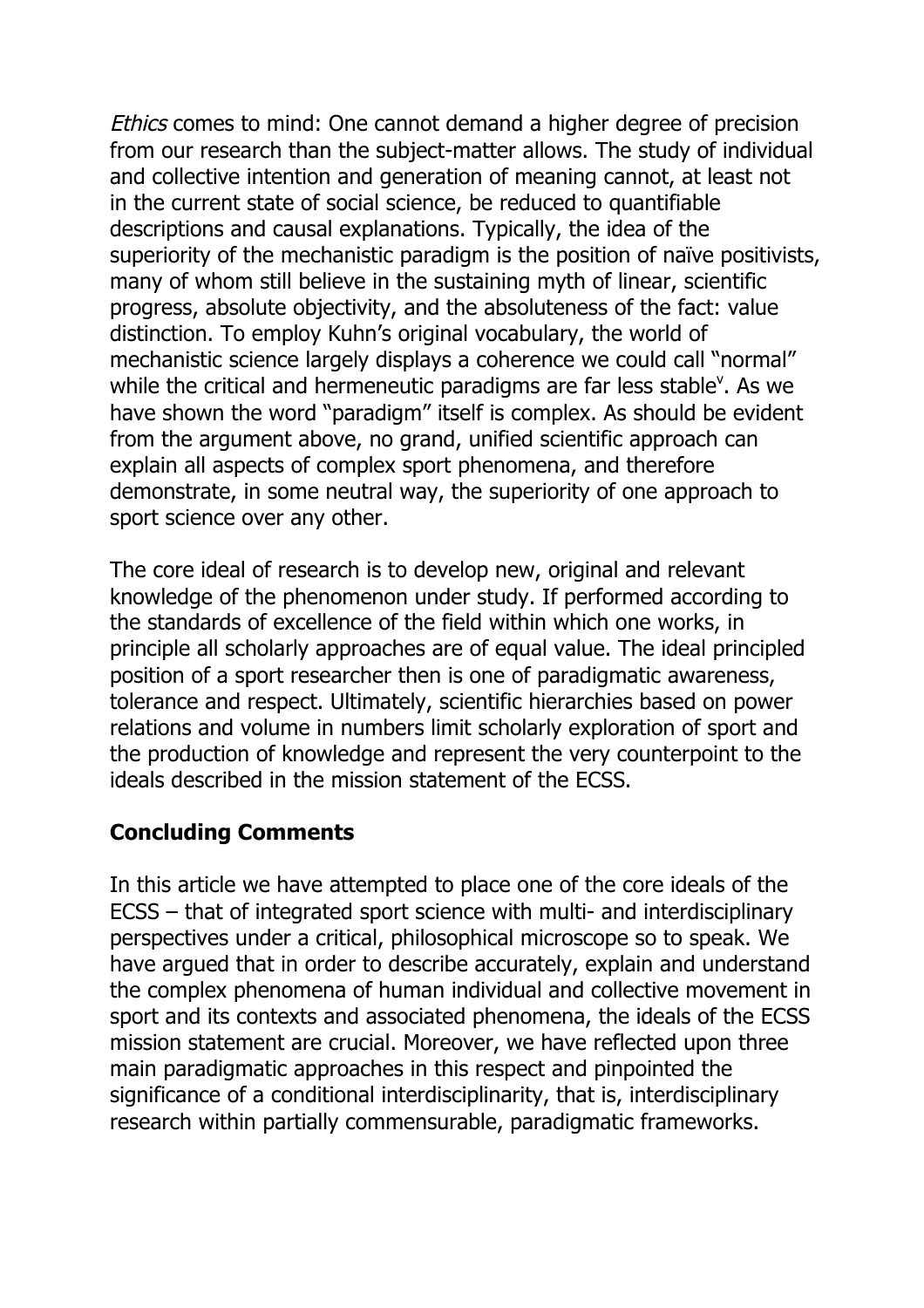We have addressed, too, the challenge what can sometimes appear as implicit, normative hierarchical ideas of one kind of science or one paradigmatic approach as the 'real' and 'true' approach and other perspectives as less 'scientific' and of less value. As a response, we have argued in favor of the significance of paradigmatic (self-) awareness, respect, and tolerance: as long as a research approach meets the approved standards of excellence in the paradigmatic setting to which it belongs, it is of equal worth as any other research approach in any other alternative paradigm meeting the same requirements.

#### **References**

Boyd R (1991) Confirmation, semantics, and the interpretation of scientific theories. In: Boyd R, Gasper P, Trout JD: The Philosophy of Science. Cambridge, Mass.: Bradford, 3-35.

Davids K, Glazier P, Araujo D, Bartlett R (2003) Movement systems as dynamical systems: the functional role of variability and its implications for sports medicine. Sports Medicine 33 (4): 245-60.

Dworkin SL, Messner MA (2002) 2 Just do... what? Sport, bodies, gender. Gender and Sport: A reader. London: Routledge, pp 17-29.

Edgar A (2013) Sport and art: An essay in the hermeneutics of sport. Sport. Ethics and Philosophy 7 (1): 1-9.

Gratton C, Rowe N, Veal AJ (2011) International Comparisons of Sports Participation in European Countries: an Update of the COMPASS Project, European Journal for Sport and Society 8 (1/2): 99-116.

Guttmann A (2004) From Ritual to Record. The Nature of Modern Sport. New York: Columbia University Press. 2. ed.

Harris, JC (1981) Hermeneutics, interpretive cultural research, and the study of sports. Quest, 33 (1): 72-86.

Hylton K (2005) 'Race', sport and leisure: lessons from critical race theory. Leisure Studies 24 (1): 81-98.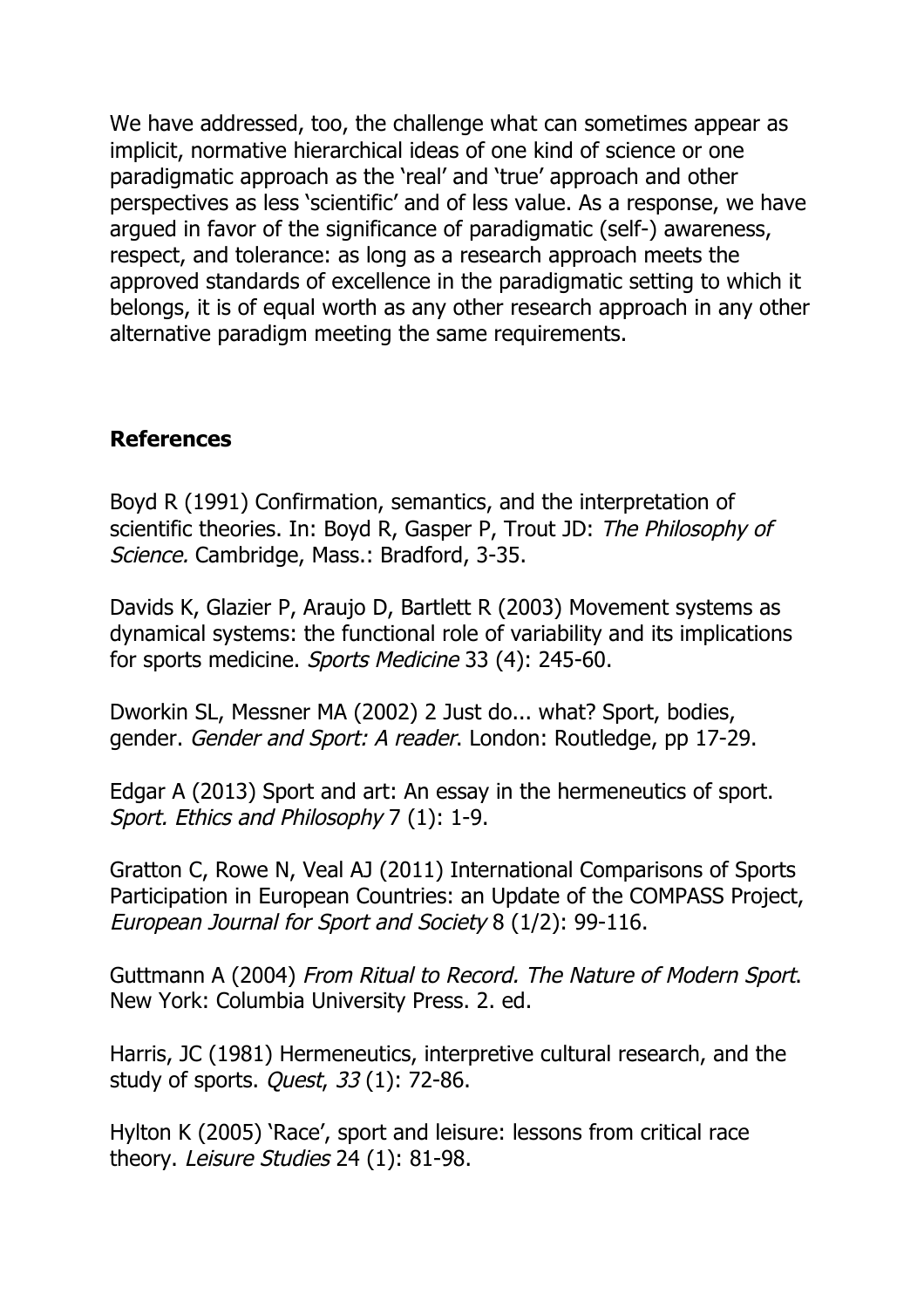Jones RL, Glintmeyer N, McKenzie A (2005) Slim bodies, eating disorders and the coach-athlete relationship a tale of identity creation and disruption. International Review for the Sociology of Sport, 40 (3): 377- 391.

Kerry DS, Armour KM (2000) Sport sciences and the promise of henomenology: Philosophy, method, and insight. *Ouest*, 52 (1): 1-19.

Lakatos I (1978) The methodology of scientific research programmes, vol. 1. Philosophical Papers. Cambridge: Cambridge University Press.

Locke LF (1990) Commentary: conjuring kinesiology and other political parlor tricks. Quest, 42 (3): 323-329.

Loland S (1992) The mechanics and meaning of alpine skiing. Epistemological and methodological notes on the study of sport technique. Journal of the Philosophy of Sport 19 (1): 55-77.

Loland S (2009) Alpine skiing technique – practical knowledge and scientific analysis. In Muller E, Lindinger S, Stöggl T (eds.) Science and Skiing IV. Achen: Meyer & Meyer, 43-58.

Maguire J (1991) Human sciences, sport sciences, and the need to study people "In the Round". *Quest* 43 (2): 190-206.

Mangan JA (1981) Athleticism in the Victorian and Edwardian Public School. Cambridge UK: Cambridge University Press.

Martínková I, Parry J (2011) An introduction to the phenomenological study of sport. Sport, Ethics and Philosophy 5 (3): 185-201.

Masterman, M. (1972) The nature of a paradigm. In Lakatos I, Musgrave A (eds.) Criticism and the Growth of Knowledge. Cambridge: Cambridge University Press, 59-89.

Mauss M (1973) Techniques of the Body. *Economy and Society*, 2 (1): 70-88.

McNamee M (2005) Positivism, Popper and paradigms: An introductory essay in the philosophy of science. In McNamee M (ed.). Philosophy and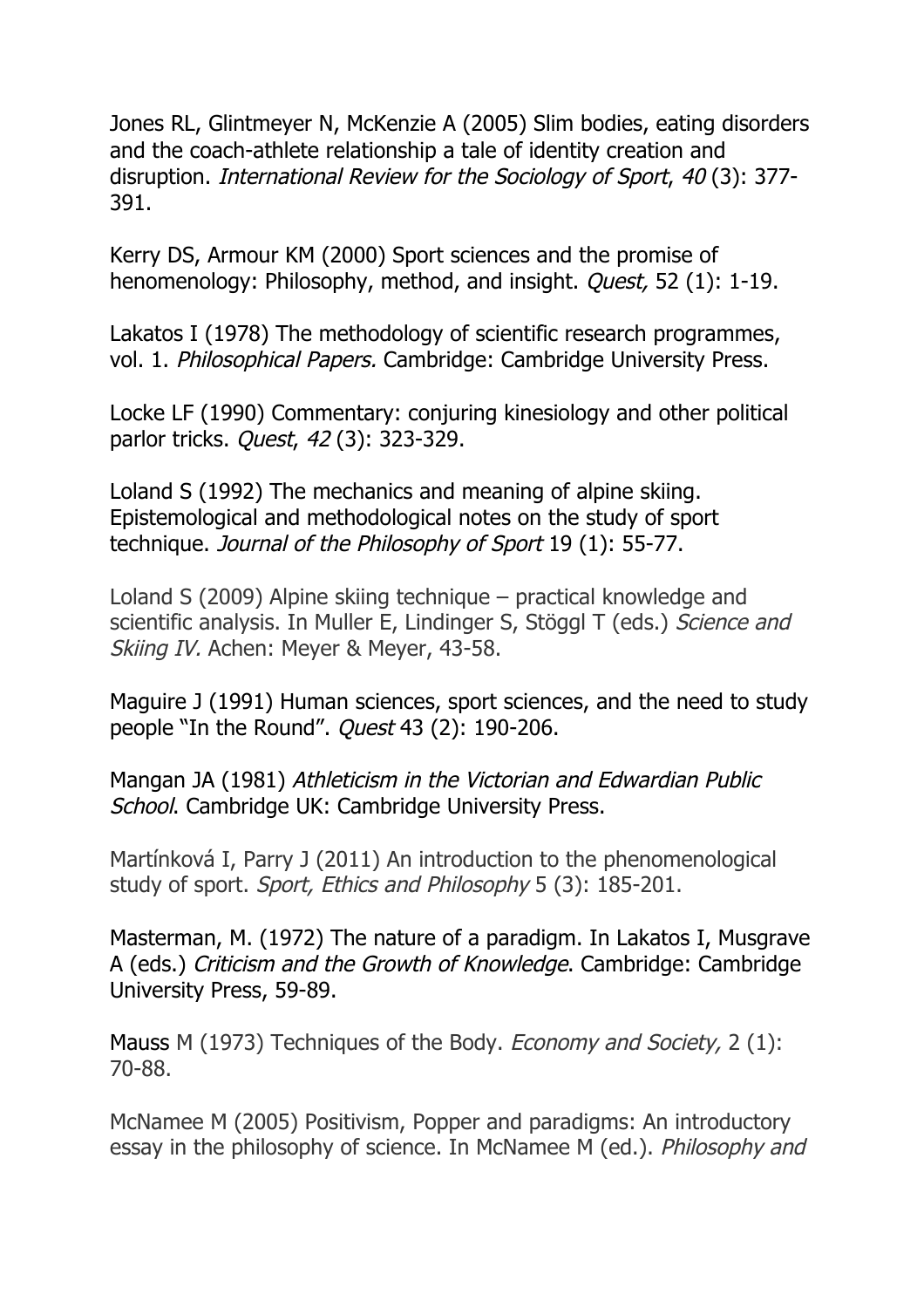the Sciences of Exercise, Health and Sport: Critical Perspectives on Research Methods. London: Routledge, 1-21.

McFee G. (2009a) Ethics, knowledge and truth in sports research: an epistemology of sport. London: Routledge.

McFee, G. (2009b) The epistemology of qualitative research into sport: ethical and erotetic? Qualitative Research in Sport and Exercise, 1 (3): 297-311.

Moreno A, Mossio M (2015) Biological Autonomy. A Philosophical and Theoretical Inquiry. Berlin: Springer.

Newell KM (1990) Kinesiology: The label for the study of physical activity in higher education. Quest, 42 (3): 269-278.

Parry SJ (2005). Must scientists think philosophically about science? In McNamee M (ed.). Philosophy and the Sciences of Exercise, Health and Sport: Critical Perspectives on Research Methods. London: Routledge, 21-23.

Renson R (1989) From Physical Education to Kinanthropology: A quest for professional and academic identity. Quest 41 (3): 235-256.

Ryba TV, Stambulova NB, Wrisberg CA (2005) The Russian origins of sport psychology: A translation of an early work of AC Puni. Journal of Applied Sport Psychology 17 (2): 157-169.

Siedentop D (1990) Commentary: The World According to Newel. Ouest 42 (3): 315-322.

Slowikowski SS, Newell, KM (1990) The philology of kinesiology. Quest, 42 (3): 279-296.

Strong WB, Malina RM, Blimkie CJ, Daniels SR, Dishman RK, Gutin B, Hergenroeder AC, Must A, Nixon PA, Pivarnik JM, Rowland T, Trost S, Trudeau F (2005) Evidence based physical activity for school-age youth. The Journal of Pediatrics, 146 (6): 732-737.

Sugden J, Tomlinson A (2002) Power games: A Critical Sociology of Sport. Hove UK: Psychology Press.